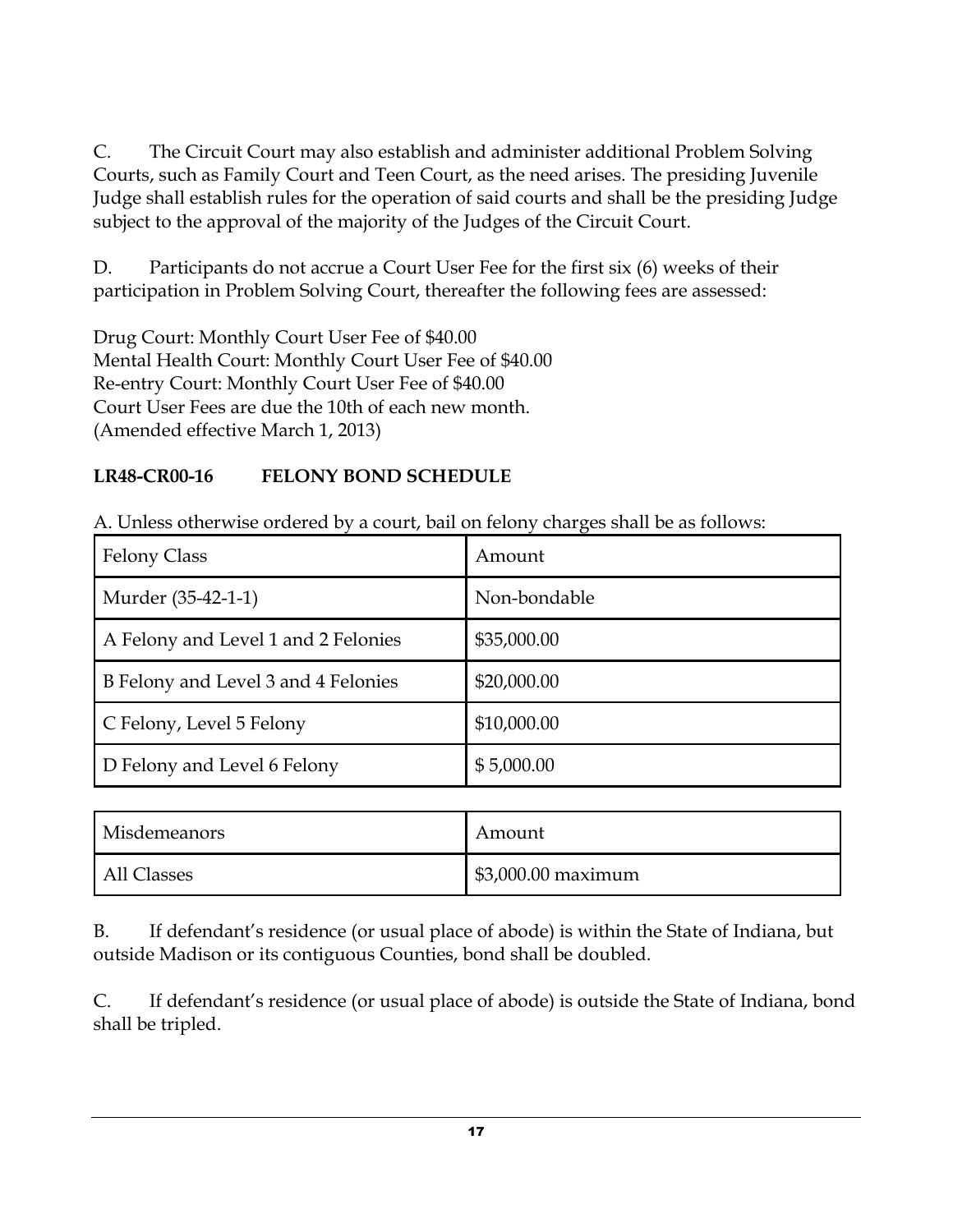D. If defendant, at the time of arrest, is on parole or probation, or is free on bail awaiting trial on other charges, he shall not be admitted to bail per this schedule, but shall be brought before a judge or magistrate of the County on the next regular day of Court who shall set bail or order other disposition. (The presiding Judge, if available, of the Division in which charges have been filed shall determine bail.)

E. A detainee-defendant who posts bond pursuant to the Felony Bond Schedule for crimes listed as "offenses against the person" under IC 35-42 shall be subject to a No Contact Order in favor of the alleged victim.

F. A detainee-defendant arrested for the commission of any of the following crimes shall not be afforded access to the felony bond schedule and shall be held pending an initial hearing by a judicial officer, which shall occur on the next regular day of Court.

Aggravated Battery Arson (endangering human life or causing bodily injury) Battery (any type not resulting in death) Burglary Car Jacking Child Exploitation Child Molesting Child Seduction Criminal Confinement Criminal Deviate Conduct Criminal Recklessness Escape From Lawful Detention (drawing or using a deadly weapon or inflicting bodily injury on another person) Exploitation of an Endangered Adult (at least 60 years of age) Failure to Return to Lawful Detention (drawing or using a deadly weapon or inflicting bodily injury on another person) Harassment Hazing (resulting in bodily injury to another person by means of a deadly weapon) Human Trafficking Inappropriate Communication with a Child Invasion of Privacy Incest (with a minor) Intimidation Kidnapping Malicious Mischief Neglect of a Dependent (resulting in bodily injury) Performing Sexual Conduct (in the presence of a minor) Provocation